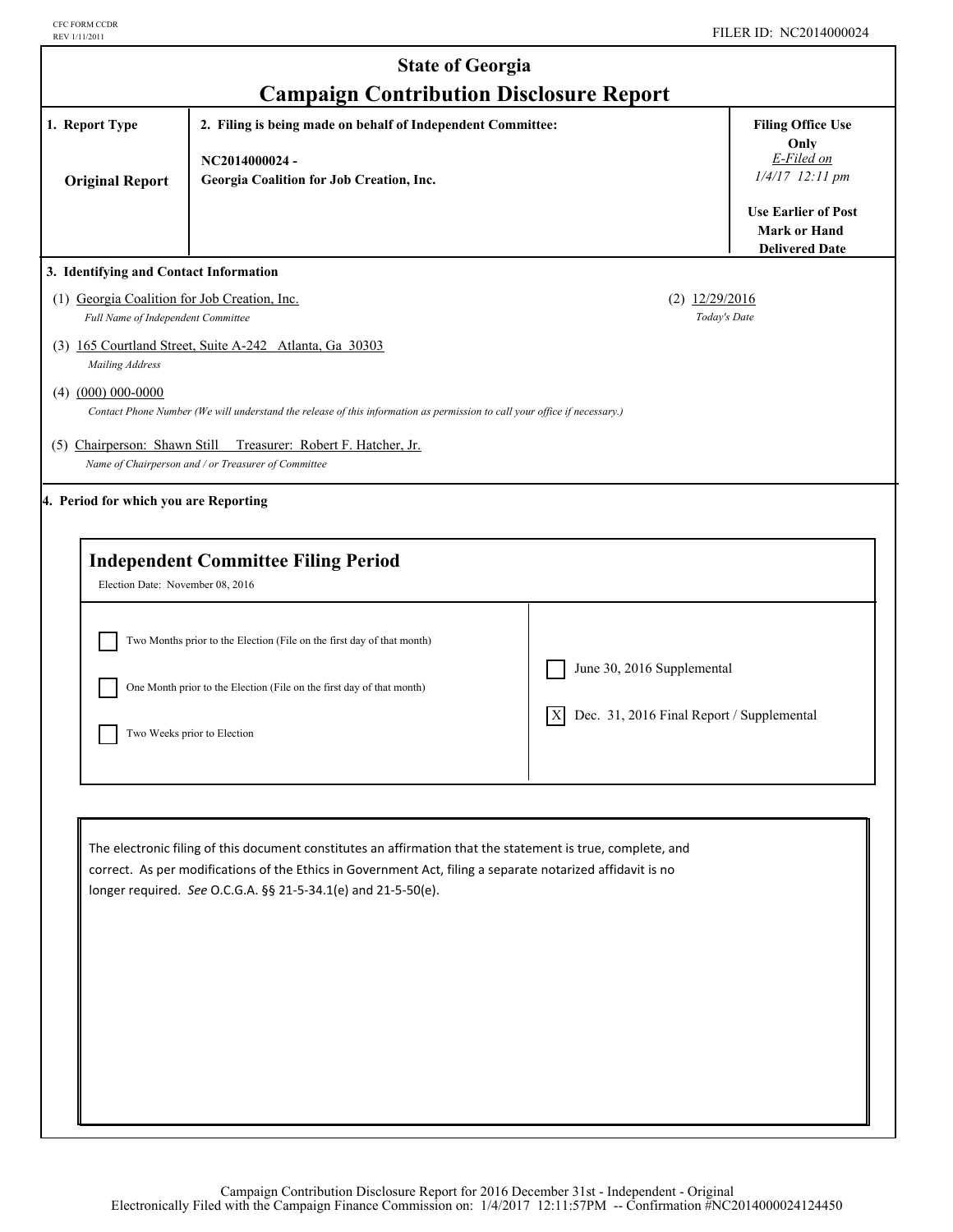# **State of Georgia Campaign Contribution Disclosure Report**

### **Summary Report**

| <b>CONTRIBUTIONS RECEIVED</b> |  |
|-------------------------------|--|
|-------------------------------|--|

| $\mathbf{1}$       | I Have:<br>The following contributions, including Common Source, to report:                                                                                                                                                                  | In-Kind<br><b>Estimated Value</b> | <b>Cash Amount</b> |  |  |
|--------------------|----------------------------------------------------------------------------------------------------------------------------------------------------------------------------------------------------------------------------------------------|-----------------------------------|--------------------|--|--|
| $\overline{c}$     | Total contributions previously reported.                                                                                                                                                                                                     | \$0.00                            | \$507,670.16       |  |  |
| 3                  | Total amount of all itemized contributions received in this reporting period which are<br>listed on the "Itemized Contributions" page.                                                                                                       | \$0.00                            | \$1,000.00         |  |  |
| 3a                 | All loans received this reporting period.                                                                                                                                                                                                    |                                   | \$0.00             |  |  |
| 3 <sub>b</sub>     | Interest earned on campaign account this reporting period.                                                                                                                                                                                   |                                   | \$0.00             |  |  |
| 3c                 | Total amount of investments sold this reporting period.                                                                                                                                                                                      |                                   | \$0.00             |  |  |
| 3d                 | Total amount of cash dividends and interest paid out this reporting period.                                                                                                                                                                  |                                   | \$0.00             |  |  |
| 4                  | Total amount of all separate contributions of \$100.00 or less received in this reporting<br>period and not listed on the "Itemized Contributions" page.<br>"Common Source" contributions must be aggregated on the "Itemized Contributions" | \$0.00                            | \$0.00             |  |  |
| 5                  | Total contributions reported this reporting period.<br>$(Line 3 + 3a + 3b + 3c + 3d + 4)$                                                                                                                                                    | \$0.00                            | \$1,000.00         |  |  |
| 6                  | Total contributions to date.<br>$(Line 2 + 5)$                                                                                                                                                                                               | \$0.00                            | \$508,670.16       |  |  |
|                    | <b>EXPENDITURES MADE</b>                                                                                                                                                                                                                     |                                   |                    |  |  |
| $\boldsymbol{7}$   | I Have:<br>The following expenditures to report:                                                                                                                                                                                             | In-Kind<br><b>Estimated Value</b> | <b>Cash Amount</b> |  |  |
| $\,$ $\,$          | Total expenditures made and reported prior to this reporting period.                                                                                                                                                                         | \$0.00                            | \$455,920.65       |  |  |
| 9                  | Total amount of all itemized expenditures made in this reporting period which are listed<br>on the "Itemized Expenditures" page.                                                                                                             | \$0.00                            | \$9,375.84         |  |  |
| 10                 | Total amount of all separate expenditures of \$100.00 or less that were made<br>in this reporting period and not listed on the "Itemized Expenditures" page.                                                                                 | \$0.00                            | \$0.00             |  |  |
| 11                 | Total expenditures reported this reporting period.<br>$(Line 9 + 10)$                                                                                                                                                                        | \$0.00                            | \$9,375.84         |  |  |
| 12                 | Total expenditures to date.<br>$(Line 8 + 11)$                                                                                                                                                                                               | \$0.00                            | \$465,296.49       |  |  |
| <b>INVESTMENTS</b> |                                                                                                                                                                                                                                              |                                   |                    |  |  |
| 13                 | Amount of investments at the beginning of this reporting period.                                                                                                                                                                             |                                   | \$0.00             |  |  |
| 14                 | Total amount of investments at the close of this reporting period.                                                                                                                                                                           |                                   | \$0.00             |  |  |
| 15                 | Net Balance On Hand.<br>(Line $6 - 12 + 14$ )                                                                                                                                                                                                |                                   | \$43,373.67        |  |  |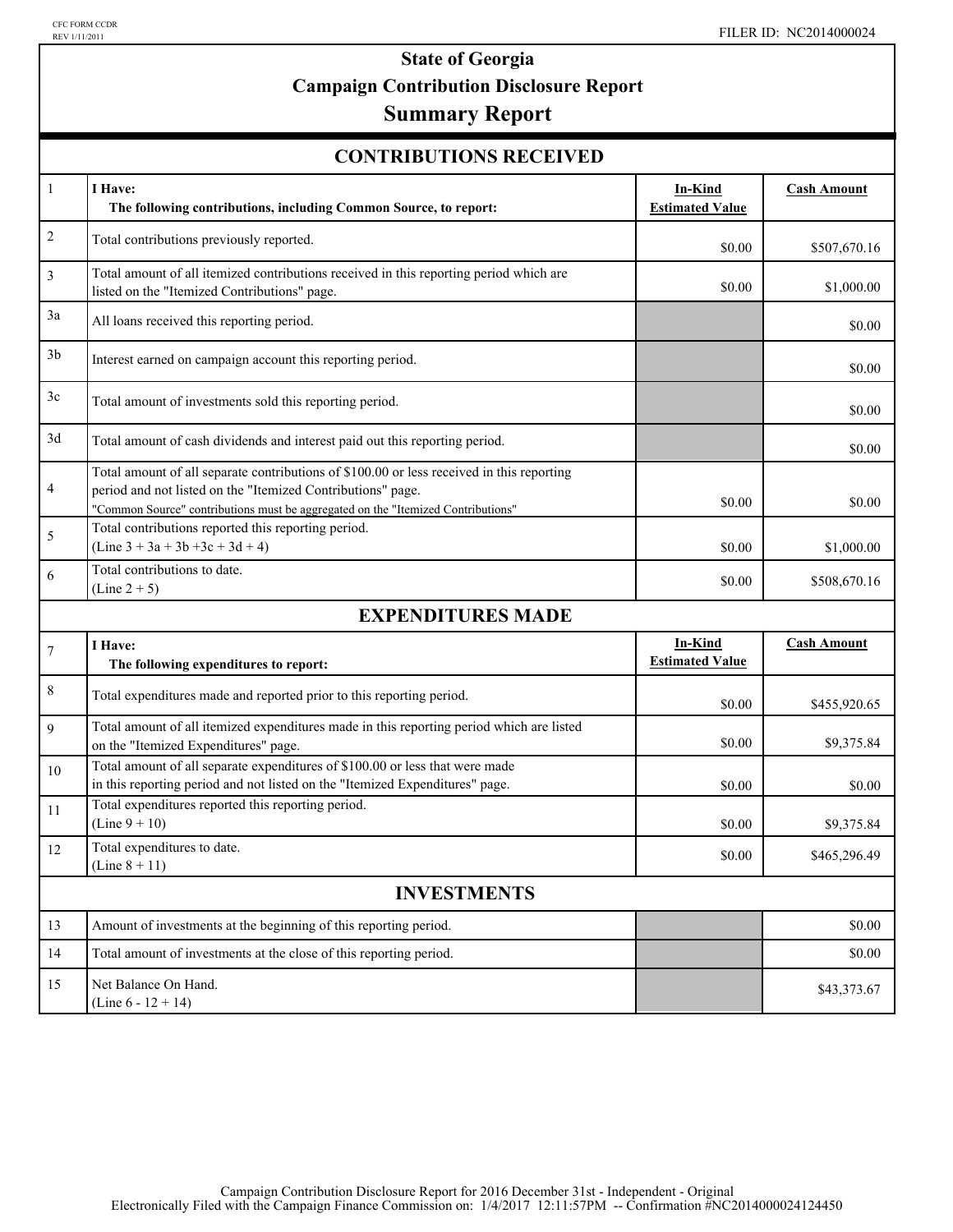### **Outstanding Indebtedness State of Georgia Campaign Contribution Disclosure Report**

| <b>General 2016 Indebtedness</b> |                                                                                             |        |
|----------------------------------|---------------------------------------------------------------------------------------------|--------|
|                                  | Outstanding indebtedness at the beginning of this reporting period.                         | \$0.00 |
| 2                                | Loans received this reporting period.                                                       | \$0.00 |
| $\overline{3}$                   | Deferred payments of expenses this reporting period.                                        | \$0.00 |
| $\overline{4}$                   | Payments made on loans this reporting period.                                               | \$0.00 |
| 5 <sup>5</sup>                   | Credits received on loans/deferred payments this reporting period.                          | \$0.00 |
| 6                                | Payments this period on previously deferred expenses.                                       | \$0.00 |
| $\overline{7}$                   | Total indebtedness at the close of this reporting period.<br>$(line 1 + 2 + 3 - 4 - 5 - 6)$ | \$0.00 |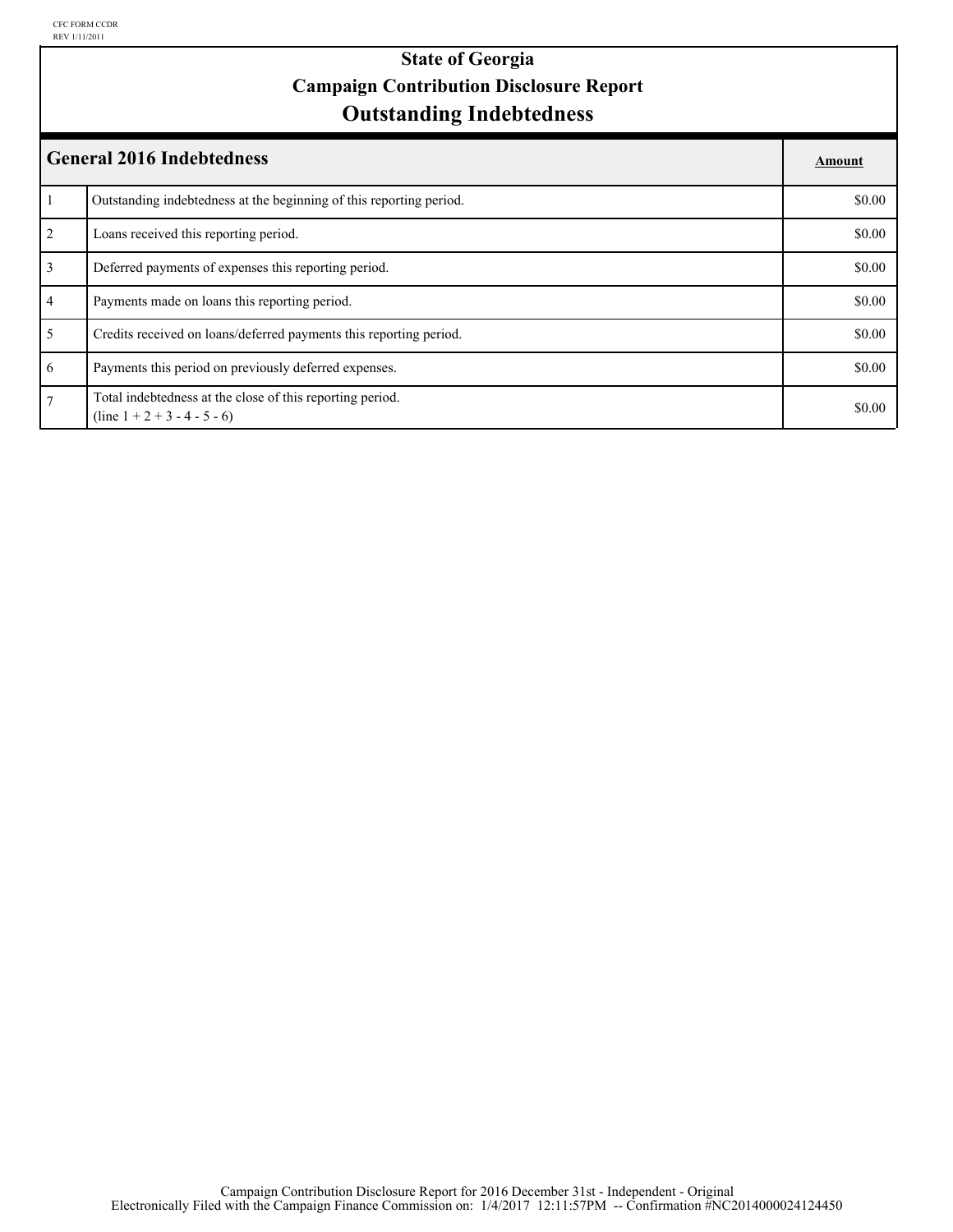CFC FORM CCDR<br>REV 1/11/2011

### **State of Georgia Campaign Contribution Disclosure Report Itemized Contributions**

**Must list contributions received by a single contributor for which the aggregate total is more than \$100.00** 

| <b>Full Name of Contributor</b>                                                      |                                                  | Contributor                                   |                          |                       | <b>In-Kind Contributions</b>                 |
|--------------------------------------------------------------------------------------|--------------------------------------------------|-----------------------------------------------|--------------------------|-----------------------|----------------------------------------------|
| <b>Mailing Address</b><br>(Affiliation of Committee if any)                          | <b>Received Date</b><br><b>Contribution Type</b> | a. Occupation &<br>b. Employer                | <b>Election</b><br>Cycle | Cash<br><b>Amount</b> | <b>Estimated Value</b><br><b>Description</b> |
| Edge IV, Arthur<br>118 Pickens Drive<br>Newnan, GA 30263                             | 10/26/2016<br>Monetary                           | a. Government<br>Relations<br>b. Georgia Link | 2016<br>General          | \$250.00              | \$0.00                                       |
| John HM Bozeman and Associates<br>Inc<br>1409 Landon Drive<br>Locust Grove, GA 30248 | 10/26/2016<br>Monetary                           |                                               | 2016<br>General          | \$250.00              | \$0.00                                       |
| Martin III, John S<br>250 Park Avenue W NW<br>Atlanta, GA 30313                      | 10/26/2016<br>Monetary                           | a. Government<br>Relations<br>b. Georgia Link | 2016<br>General          | \$250.00              | \$0.00                                       |
| Pettit III, H. Boyd<br>PO Box 1178<br>Cartersville, GEORGIA 30120                    | 10/26/2016<br>Monetary                           | a. Government<br>Affairs<br>b. Georgia Link   | 2016<br>General          | \$250.00              | \$0.00                                       |

FILER ID: NC2014000024

| <b>State of Georgia</b>                           |  |  |
|---------------------------------------------------|--|--|
| <b>Campaign Contribution Disclosure Report</b>    |  |  |
| <b>Summary of Itemized Contributions Received</b> |  |  |

| In-Kind Total for this period:                   | \$0.00     |
|--------------------------------------------------|------------|
| <b>Cash Contributions Total for this period:</b> | \$1,000.00 |
| Loan Total for this period:                      |            |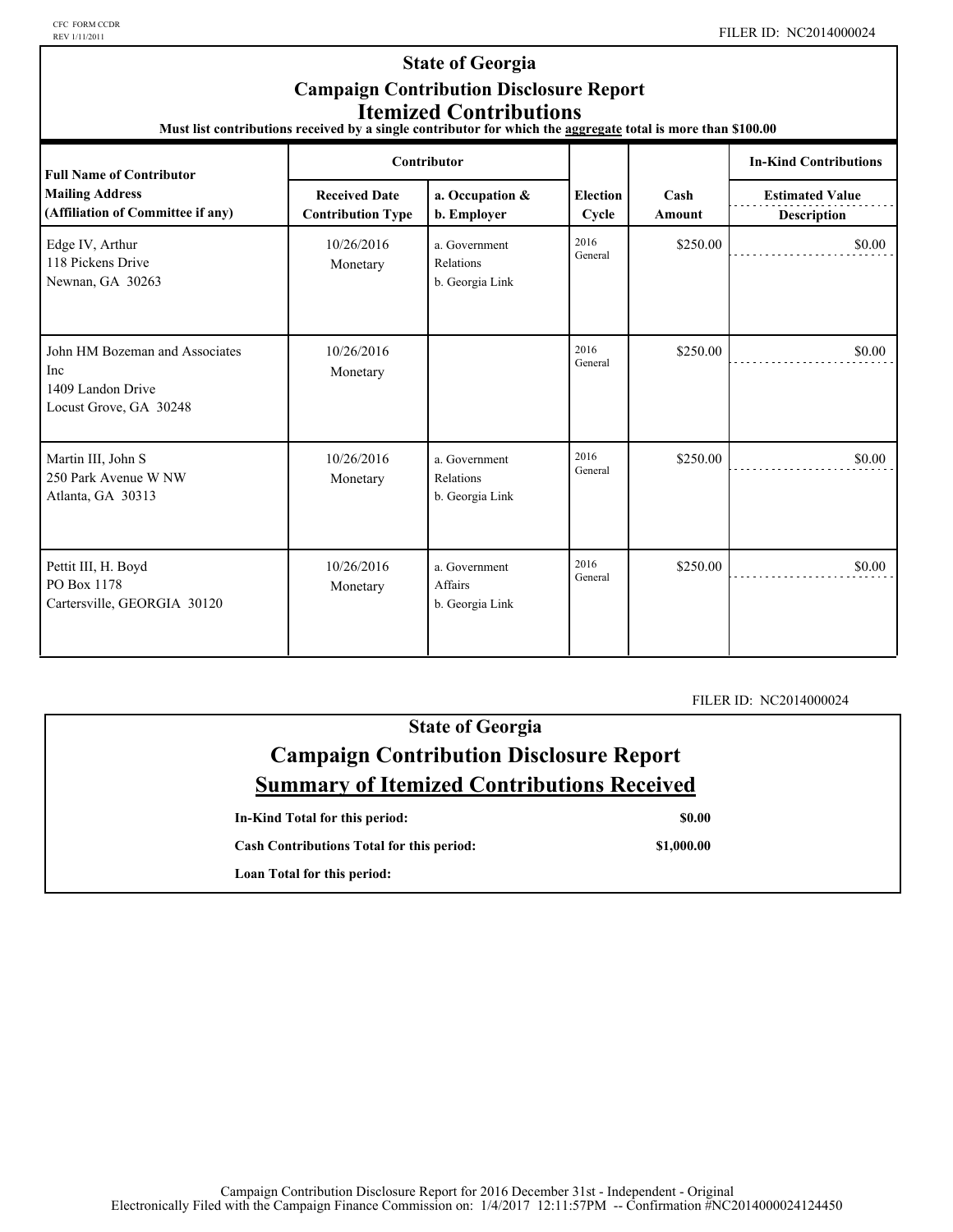| <b>State of Georgia</b><br><b>Campaign Contribution Disclosure Report</b><br><b>Loan Reporting</b> |                                                                |                                                                          |                                                                             |  |
|----------------------------------------------------------------------------------------------------|----------------------------------------------------------------|--------------------------------------------------------------------------|-----------------------------------------------------------------------------|--|
| <b>Name of Lender</b><br><b>Mailing Address</b>                                                    | Date of Loan<br><b>Amount of Loan</b><br><b>Election Cycle</b> | Person(s) responsible for<br>repayment of loan<br><b>Mailing Address</b> | Occupation &<br><b>Place of Employment</b><br><b>Fiduciary Relationship</b> |  |
| I have no loans to report this reporting period.                                                   |                                                                |                                                                          |                                                                             |  |